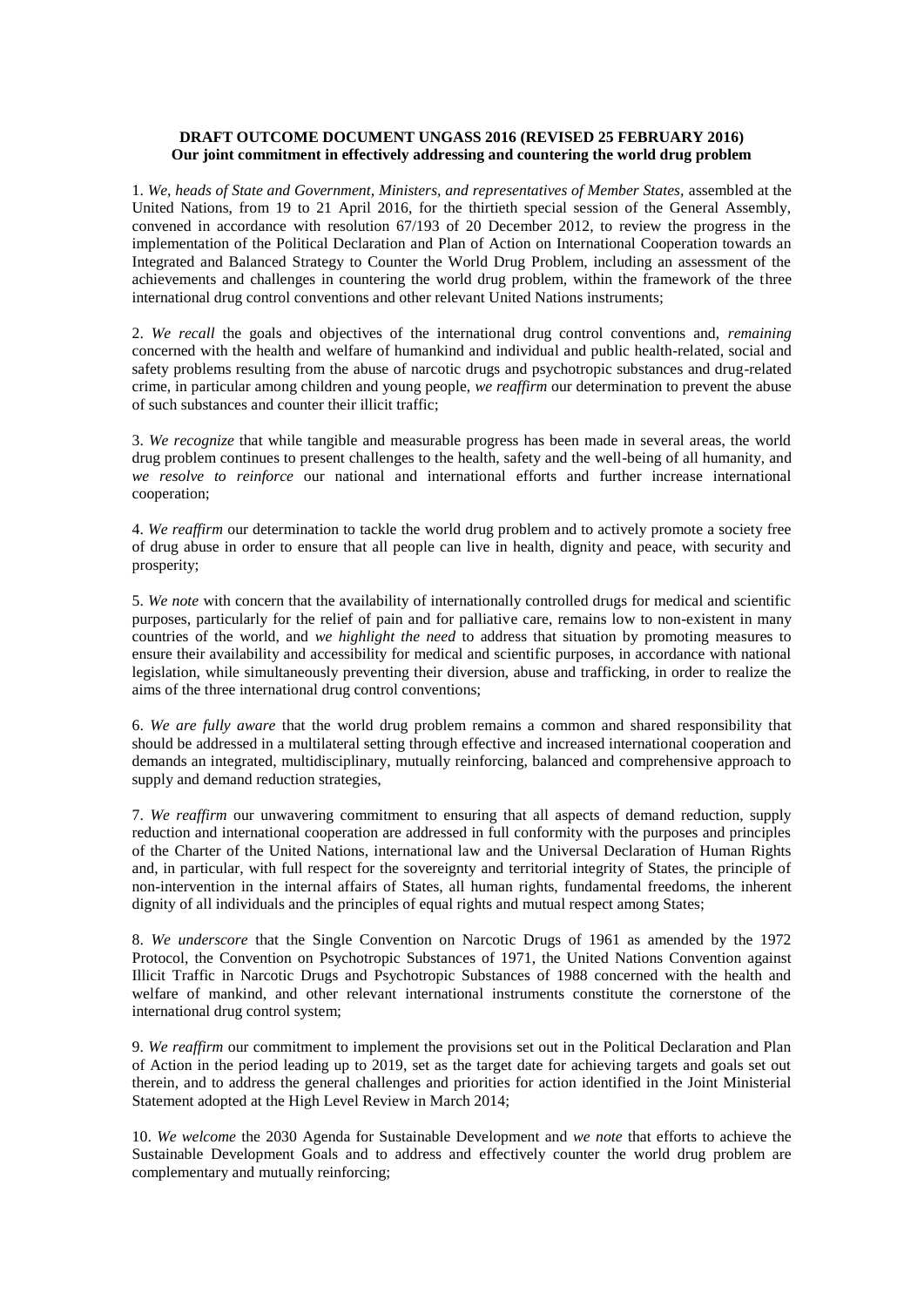11. *We recognize* that all human beings, their families and societies are to be placed at the centre of international and national drug policies, and *we underline* the importance of upholding the law, its implementation and enforcement and the rule of law for the safety and security of individuals and societies as well as of strengthening public health responses and of respecting the human rights and fundamental freedoms of all individuals without any form of discrimination;

12. *We especially take into account* specific needs of women, children and young people and the need to mainstream gender and age-perspectives in all policies and programmes related to the world drug problem;

13. *We recognize* that there are persistent, new and evolving challenges, threats and realities, some of them specific to countries or regions, and that these shall be addressed in compliance with relevant international law, in particular the international drug control conventions, which provide sufficient flexibility to State Parties to design and implement national drug policies according to their priorities and needs, consistent with the principle of common and shared responsibility;

14. We reaffirm the need to provide adequate resources to assist developing countries, upon request, to effectively address and counter the world drug problem and in the implementation of the Political Declaration and Plan of Action;

15. *We recognize* that transit States continue to face multifaceted challenges, and reaffirm the continuing need for cooperation and support, including the provision of technical assistance, to, *inter alia*, enhance their capacities to effectively address and counter the world drug problem, in conformity with the 1988 Convention;

16. *We reaffirm* the principal role of the Commission on Narcotic Drugs as the policymaking body of the United Nations with prime responsibility for drug control matters, and our support and appreciation for the efforts of the United Nations, in particular those of the United Nations Office on Drugs and Crime as the leading entity in the United Nations system for addressing the world drug problem, and we also *reaffirm* the treaty-mandated roles of the International Narcotics Control Board and the World Health Organization;

17. *We call upon* all relevant United Nations entities and specialised agencies, to continue to enhance their cooperation and coordination, along with relevant international and regional organizations, international financial institutions and other relevant stakeholders to appropriately contribute, within their mandates, to supporting Member States in achieving the objectives and purposes of the international drug control conventions, while fully complying with their provisions;

18. *We recogniz*e that civil society, including the scientific community and academia, plays an important role in assisting and advising Member States in effectively addressing and countering the world drug problem, and note that representatives of affected populations and civil society entities, where appropriate, should be enabled to play a participatory role in the development and implementation, evaluation and monitoring of drug control policies and programmes;

19. *We express deep concern* at the high price paid by society and by individuals and their families in effectively addressing and countering the world drug problem, and pay special tribute to the law enforcement and judicial personnel who have sacrificed their lives to addressing this phenomenon;

20. *We reaffirm* the need to address the social and economic causes and negative consequences of the world drug problem and of serious harm caused by drug abuse to individuals, families and societies and encourage holistic policy interventions in order to significantly reduce all forms of violence and related death everywhere;

21. *We stress the importance* of Member States prioritizing drug policy interventions that have proven to be effective, while further strengthening research and data collection, including gender-related data, to develop, implement and evaluate evidence-based policies to successfully address the world drug problem;

**Operational recommendations on demand reduction and related measures, including prevention and treatment as well as other health related issues**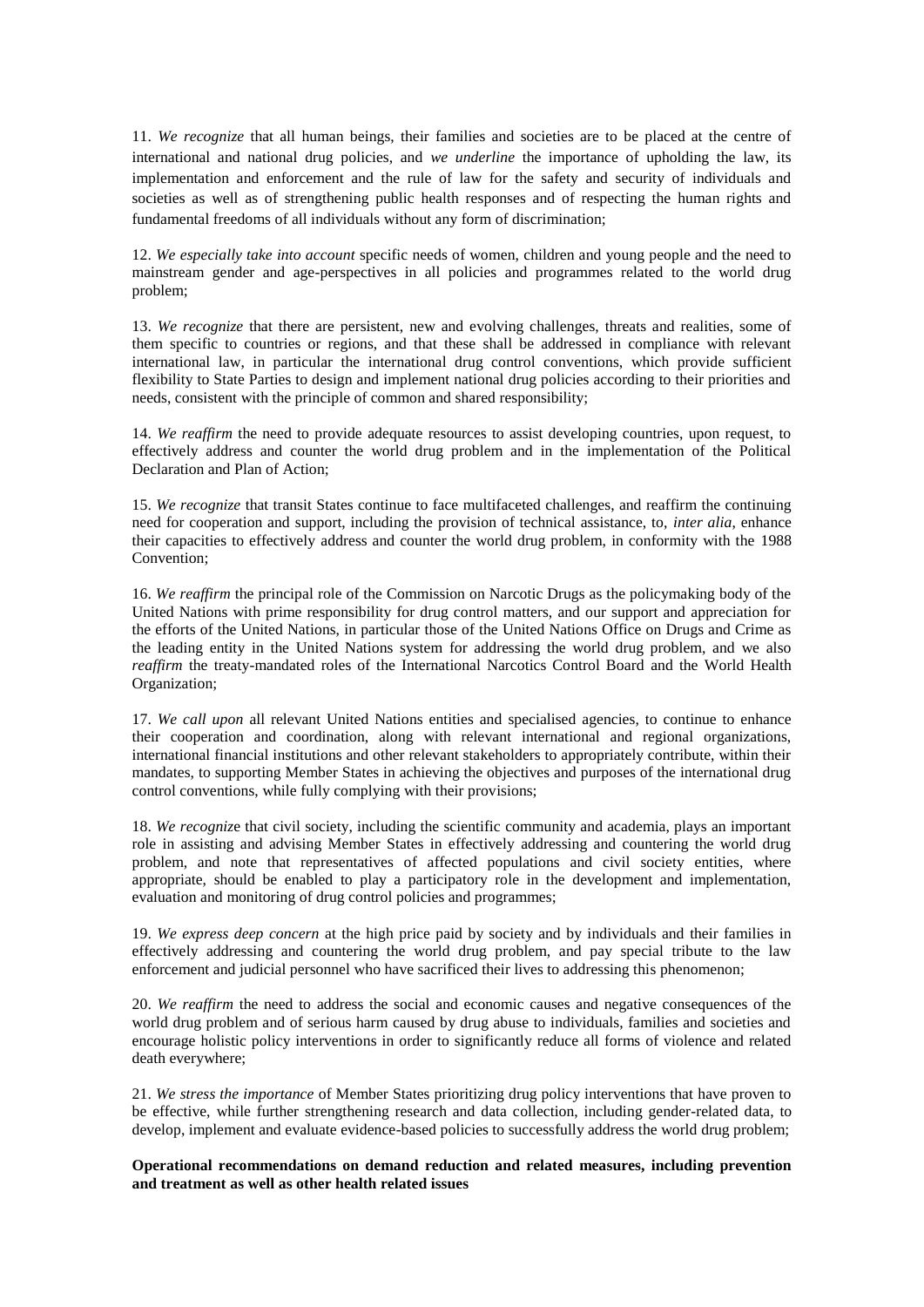22. *We reiterate our commitment* to actively promote the health, welfare and well-being of individuals and society, facilitate healthy life-styles and the well-being for all at all ages through national, regional and global effective, comprehensive, scientific evidence-based demand reduction initiatives, covering prevention, early detection and intervention, treatment, care, recovery, rehabilitation and social reintegration measures, as well as, in accordance with national legislation and the international drug control conventions, measures aimed at preventing and minimizing the harmful public health and social consequences of drug abuse, and *we recommend the following measures*:

### *Prevention of drug abuse*

(a) Take effective and practical measures to protect and prevent human beings, in particular children and young people from the illicit use of narcotic drugs and psychotropic substances, by providing them with information about the risks of the illicit use of narcotic drugs and psychotropic substances, by promoting opportunities to develop healthy lives, life skills, supportive parenting and family environments and by ensuring equal access to all levels of education and vocational training;

(b) Increase the availability, coverage and quality of scientific evidence-based measures and tools, that target relevant age and risk groups in all relevant settings, reaching school- as well as out-of-school youth, among others, through prevention of drug abuse awareness campaigns using social media and online platforms, and develop and implement prevention curricula and programmes for use in the education system at all levels as well as vocational training at the work place, and enhance the capacity of teachers and other relevant professionals to provide or recommend counselling, prevention and care services;

(c) Involve, as appropriate, policy makers and educators, civil society including the scientific community, academia, recovered drug users and their families, as well as the private sector in the development and implementation of prevention campaigns and programmes that aim at raising awareness of the dangers associated with the abuse of all drugs, and involve parents, care services providers, teachers, peer groups, health professionals, the religious communities, community leaders, social workers, sports associations, media professionals, entertainment industries, as appropriate, in their implementation;

(d) Develop and improve recreational facilities, including through the recovery and improvement of public spaces and provide access for children and youth, and foster regular sports, cultural activities to promote healthy lifestyles, and promote the exchange of experiences in this field to further enhance effective preventive interventions;

(e) Promote and improve systematic collection and sharing at national and international levels of reliable and comparable data on drug use and epidemiology, and promote, as appropriate, through the Commission on Narcotic Drugs and the World Health Assembly the use of internationally recognized standards, such as the International Standards on Drug Use Prevention, and best practices, to formulate effective prevention strategies and programmes in coordination with competent actors, such as UNODC and WHO;

### *Treatment of drug use disorders, rehabilitation, recovery and social reintegration; prevention, treatment and care of HIV/AIDS, viral hepatitis and other blood-borne infectious diseases*

(f) Recognize drug dependence as a treatable multi-factorial health disorder, which is to be addressed through effective scientific evidence-based drug treatment, care and rehabilitation programmes, including community-based programmes, and strengthen aftercare, rehabilitation, recovery and social reintegration, of dependent drug users including through, as appropriate, assistance for the productive reintegration into the labour market and other support services;

(g) Recognize the long-term value of voluntary participation and informed consent in treatment of dependent drug users, and develop and implement outreach programmes and campaigns, including through drug users in long-term recovery, where appropriate, to prevent stigmatization and marginalization, as well as to encourage drug users to seek treatment and care, and take measures to facilitate access to treatment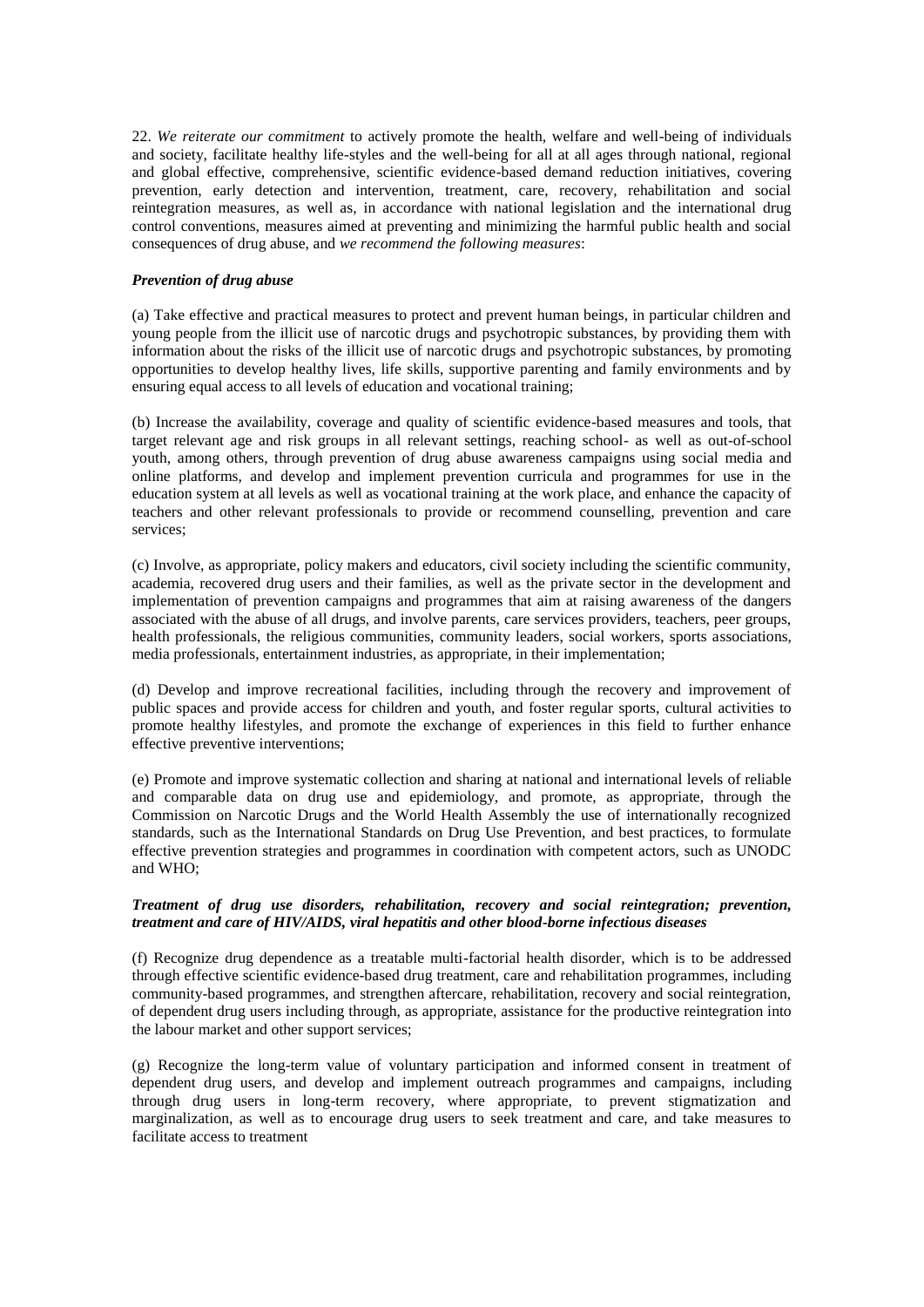(h) Promote and strengthen regional and international cooperation in developing and implementing treatment-related initiatives and enhance technical assistance and capacity building, and ensure nondiscriminatory access to a broad range of interventions, including psycho-social, behavioural and medication-assisted treatment, as appropriate and in accordance with national legislation, as well as to rehabilitation, social reintegration and recovery-support programmes, including access to such services in prisons and after imprisonment, giving special attention to the specific needs of women, children and youth in this regard;

(i) Develop and strengthen, as appropriate, the capacity of, and cooperation among, law enforcement, other justice system practitioners, health authorities and social services agencies, to implement effective, integrated and balanced responses to drug use;

(j) Reduce drug related mortality and morbidity through overdose prevention, including by promoting access to lifesaving overdose treatment medications, including naloxone, providing training in their use, and ensuring timely emergency response, and collect data, as appropriate, on this matter;

(k) Integrate, into national treatment, recovery and reintegration programmes, as part of comprehensive treatment efforts, effective measures aimed at minimizing the harmful public health and social consequences of drug abuse, including, where appropriate and in accordance with national legislation and international standards, opioid substitution treatment, syringe exchange programmes, and other interventions to contain the transmission of HIV, viral hepatitis and other blood-borne diseases associated with drug use, and enlarge access to such interventions, including in treatment and outreach services, prisons and other custodial settings, and promote in that regard the use, as appropriate, of the *WHO, UNODC and UNAIDS Technical Guide for Countries to Set Targets for Universal Access to HIV Prevention, Treatment and Care for Injecting Drug Users*;

(l) Promote and implement the international substance abuse treatment standards developed by UNODC and WHO and other relevant international standards, and provide assistance and training to health professionals on their use, as appropriate and in accordance with national legislation and the international drug control conventions;

(m) Intensify meaningful participation of and provide support and training to, as appropriate, communitybased civil society organizations involved in drug treatment services, in the framework of integrated and coordinated national drug policies, and encourage efforts by civil society to develop support networks for prevention and community-based treatment, recovery, rehabilitation and social reintegration in a balanced and inclusive manner;

### **Operational recommendations on ensuring the availability of and access to controlled substances for medical and scientific purposes and promoting their affordability, while preventing their diversion**

23. *We reiterate our commitment* to ensure the availability of and access to controlled substances for medical and scientific purposes, and promote their affordability, while preventing their diversion, abuse and trafficking and *we recommend the following measure*s:

(a) Establish, and where appropriate, consider reviewing legislation and regulatory systems to facilitate access to controlled substances for medical and scientific purposes for the relief of pain and suffering, as required by the international drug control conventions, while preventing their diversion, abuse and trafficking, and encourage exchange of information, lessons learnt and best practices in designing and implementing regulatory, financial, educational, administrative and other related measures;

(b) Improve the functioning of national control systems and develop national assessments and programmes, in cooperation with the INCB, UNODC, WHO and other relevant UN system agencies, to identify, analyse and remove impediments to availability, accessibility and affordability, within appropriate control mechanisms outlined in the three international drug control conventions and the *WHO/INCB Guidance for Availability and Accessibility of Controlled Medicines*; and expedite the process of issuing import and export authorizations for controlled substances for medical and scientific purposes by using this WHO/INCB Guidance, and the INCB-administered I2ES system;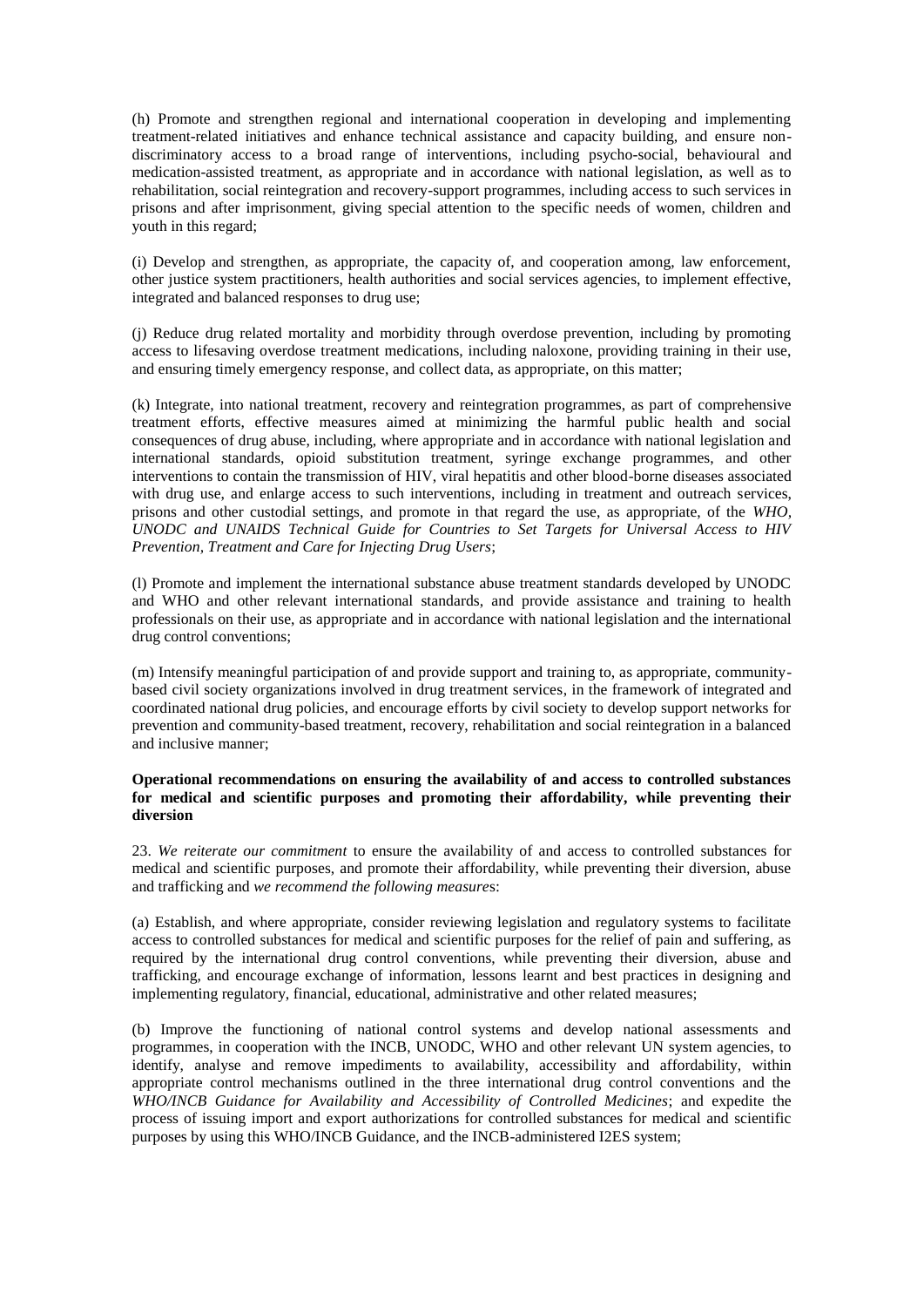(c) Address issues related to impediments to availability of controlled substances for medical and scientific purposes in cooperation with the private sector, suppliers and distributors and including through strengthening national certification systems for bio-equivalent alternatives, and encouraging the pharmaceutical industry to manufacture high quality pharmaceutical preparations that are more cost effective;

(d) Provide capacity building and training to competent national authorities and health care professionals on access to, and use of controlled substances for medical and scientific purposes, and encourage the development, dissemination and wider implementation of clinical guidelines on the appropriate use of controlled medicines, and increase the awareness and acceptability of pain treatment and palliative care needs and remedies;

(e) Develop national supply management systems for controlled substances, comprising selection, quantification, procurement, storage, distribution and use, and strengthen the capacity of competent national authorities to adequately estimate and assess the need for controlled substances, taking due note of the INCB/WHO *Guide on Estimating Requirements for Substances under International Control,* and enhance domestic data collection mechanisms in order to present the INCB with estimates on the consumption of drugs used for medical and scientific purposes;

(f) Encourage a regular update of the *WHO Model Lists of Essential Medicines* as well as enhanced collaboration among Member States and the treaty bodies with scheduling responsibilities, leading to informed and coordinated scheduling decisions by the Commission on Narcotic Drugs, to ensure the objectives of the Conventions, and review national lists of controlled substances, as appropriate;

# **Operational recommendations on supply reduction and related measures, effective law enforcement; responses to drug-related crime; and countering money-laundering, and promoting judicial cooperation**

24. *We reiterate our commitment* to protect the safety and assure the security of individuals, societies and communities by intensifying our efforts to prevent and counter the illicit cultivation, production, manufacture of and trafficking in narcotic drugs and psychotropic substances as well as drug-related crime and violence through, *inter alia*, more effective law enforcement measures, and to address social and economic consequences, and *we recommend the following measures:* 

## *Prevention of drug-related crime*

(a) Strengthen multidisciplinary measures at international, regional, national and local and community levels in preventing drug-related crime, violence, victimization and corruption, fostering social development and inclusiveness, and integrate such measures within overall law enforcement efforts and comprehensive policies and programmes, and promote a culture of lawfulness that supports the rule of law and human rights, while respecting cultural identities through awareness raising and education;

(b) Promote data collection, research and sharing of information as well as exchange of best practices and encourage the implementation of programmes and research initiatives on prevention and countering of drug-related crime and on drug supply reduction measures and practices, in order to strengthen criminal justice responses within the framework of applicable international and national law;

## *Countering international illicit drug production and trafficking, including through eradication*

(c) Increase cooperation at all levels to prevent and significantly, measurably and continually reduce or eliminate the illicit cultivation of opium poppy, coca bush and cannabis plant used for the production, manufacture, marketing and distribution of narcotic drugs and psychotropic substances as well as the illicit cultivation of crops used for the production of narcotic drugs, within the framework of sustainable crop control strategies and measures;

(d) Monitor current trends and trafficking routes and share experiences, best practices and lessons learnt, in order to prevent the misuse of commercial trade for illicit activities, and utilize UNODC operational initiatives, including the Containers Control Programmes as well as other technical assistance activities to achieve these objectives;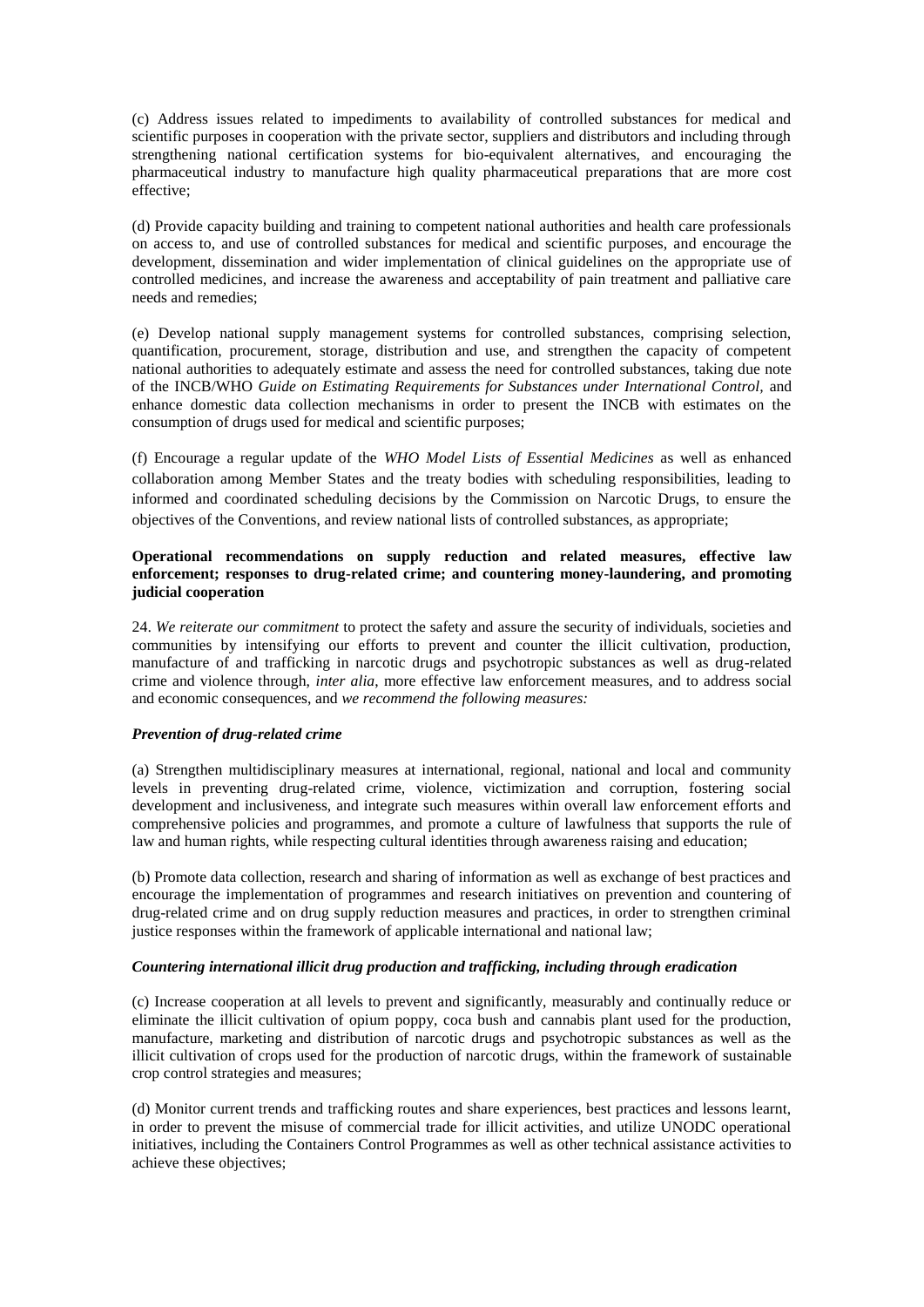(e) Promote and strengthen exchange of intelligence and information, as appropriate, among law enforcement and border control agencies, including through UNODC multilateral portals, regional information centres and networks, and promote jointly coordinated operations, bilaterally, sub-regionally, regionally and internationally and the development of joint training platforms to facilitate such coordinated operations in order to identify, disrupt and dismantle transnational organized criminal groups involved in any activities related to the illicit production and trafficking of narcotic drugs and psychotropic substances and the diversion of their precursors;

(f) Strengthen coordinated border management strategies as well as the capacity of border control and law enforcement agencies, through technical assistance, upon request, including, where appropriate, the provision of equipment and technology along with necessary training and maintenance support, in order to prevent, monitor and counter drug trafficking, trafficking in precursors and other related crime such as the trafficking in firearms, the illicit financial flows, smuggling of bulk cash and drug-related moneylaundering;

(g) Enhance the capacity of law enforcement and criminal justice agencies in forensic science in the context of drug investigations, including the quality of drug analysis laboratories to gather, preserve and present forensic evidence to effectively prosecute drug-related offences through, *inter alia*, the provision of advanced detections equipment, scanners, testing kits, reference samples, forensic laboratories and training;

(h) Strengthen regional, sub-regional and international cooperation in criminal matters, as appropriate, including judicial cooperation, *inter alia*, in the areas of extradition, mutual legal assistance and transfer of proceedings based on the international drug control conventions and other international legal instruments, and strive to appropriately resource national competent authorities including through the provision of targeted technical assistance to requesting countries;

(i) Maximize the effectiveness of law enforcement measures focusing on individuals and organizations with a significant or controlling role in drug trafficking activities and related illicit activities;

## *Addressing links with other forms of organised crime, including money laundering and corruption as well as other criminal activities*

(j) Respond to the serious challenges posed by the increasing links between drug trafficking, corruption and other forms of organized crime, including trafficking in persons, trafficking in firearms, cybercrime and money-laundering, and in some cases, terrorism, including money-laundering in connection with the financing of terrorism by using an integrated multidisciplinary approach, such as through promoting and supporting of reliable data collection, research and, as appropriate, intelligence and analysis sharing to ensure effective policy-making and interventions;

(k) Encourage the use of existing regional and international cooperation mechanisms to combat all forms of organized crime related to drug trafficking, wherever committed, and enhance cooperation to successfully counter and dismantle transnational organised criminal networks at the national, bilateral, sub-regional, regional and international levels;

(l) Consider ratifying relevant international legal instruments, including the United Nations Convention against Transnational Organized Crime and the Protocols thereto, the United Nations Convention against Corruption and the international conventions and protocols related to countering terrorism, and call upon States Parties to take measures to more effectively implement these international legal instruments and to apply international standards against money-laundering and terrorism financing;

(m) Develop and strengthen, as appropriate, mechanisms of domestic coordination and information sharing between institutions involved in identifying and countering drug trafficking and moneylaundering, and to integrate financial investigations more thoroughly into interdiction operations to identify individuals and companies involved in drug trafficking, precursor chemicals trafficking as well as money-laundering activities and encourage to cooperate, in accordance with national legislation, with the private sector including financial institutions, designated non-financial businesses and professions, and providers of money or value transfer services to identify transactions related to drug trafficking and laundering the proceeds thereof, with a view of further investigation;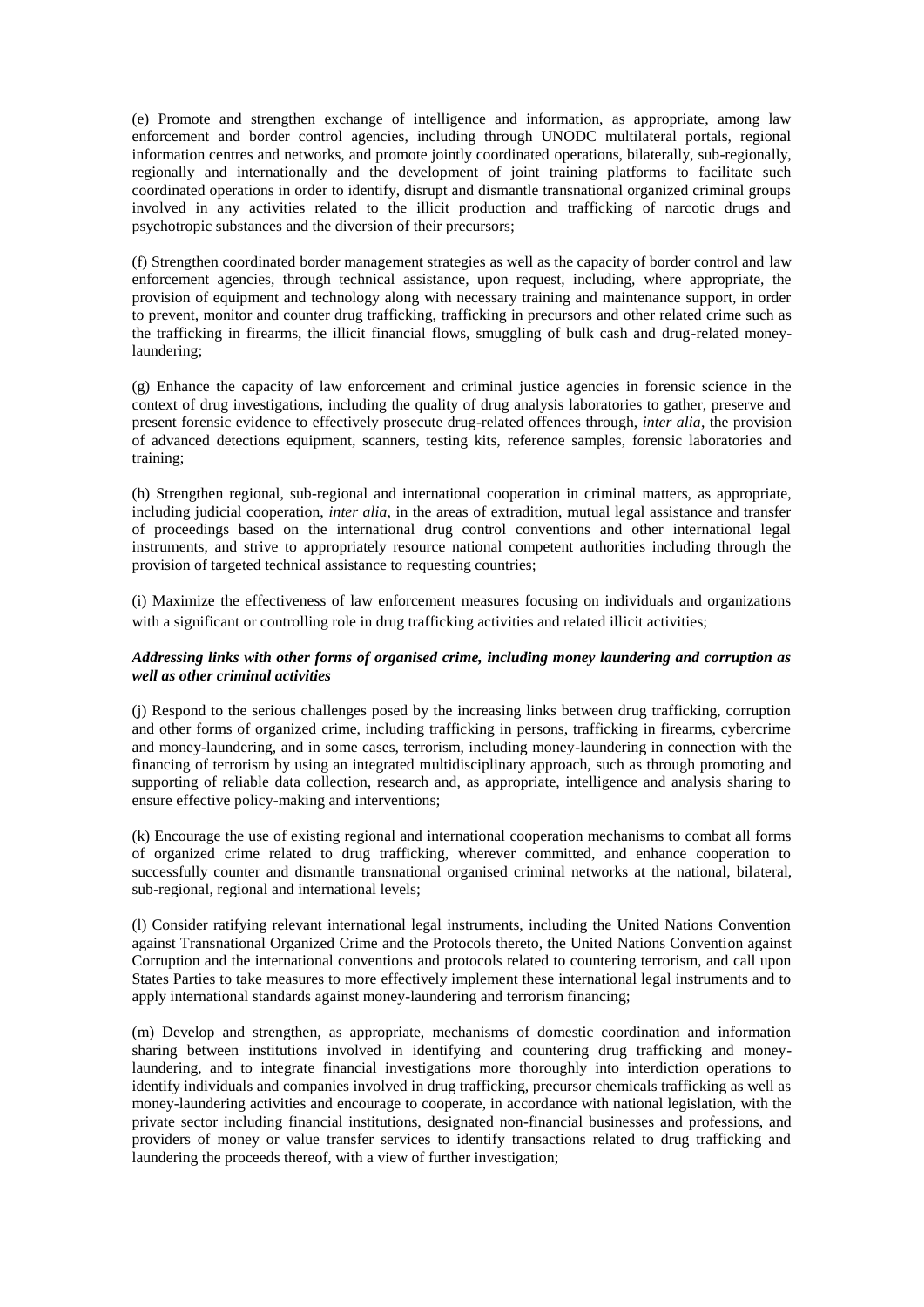(n) Enhance national, regional, sub-regional and interregional capacity to prevent and counter moneylaundering and illicit financial flows stemming from drug trafficking and related crimes, including, as appropriate, through detection, investigation and prosecution of such activities, with a view to effectively address safe havens, and to identify and mitigate money-laundering risks linked to new technologies as well as emerging money-laundering methods and techniques, by using, *inter alia,* existing UNODC technical assistance tools;

(o) Use existing regional, sub-regional and international networks for the exchange of operational information to prevent and counter money-laundering and illicit financial flows, such as the Egmont Group of financial intelligence units, and intensify support to bodies such as the Financial Action Task Force, and the Financial Action Task Force-style regional bodies, within their mandates;

(p) Develop and strengthen bilateral, regional, sub-regional and international mechanisms to share information among competent authorities and promote their cooperation to effectively and timely identify, trace, freeze, seize and confiscate assets and proceeds of drug-related crime and their disposal and return in accordance with the 1988 Convention, and encourage the sharing of real time operational information among relevant law enforcement and prosecutorial agencies and networks;

(q) Ensure that measures aimed at addressing the links between drug trafficking and corruption of public officials, as well as obstruction of justice including through the intimidation of justice officials, are covered in national anti-corruption and counter-narcotics strategies;

(r) Improve the availability and quality of statistical information and analysis on illicit drug production and manufacturing, drug trafficking, money laundering and illicit financial flows, in order to better measure and evaluate the impact and further improve responses to these, and to enhance the effectiveness of counter-drug trafficking and related programmes at the national, regional and international levels;

### **Operational recommendations on cross-cutting issues: drugs and human rights, youth, children women, and communities**

25. *We reiterate our commitment* to uphold the inherent dignity of all individuals, the rule of law, justice and the respect for and protection of all human rights and fundamental freedoms, in the development and implementation of drug control policies, and *we recommend the following measures*:

# *Drugs and human rights, youth, women, children, vulnerable members of society and communities*

(a) Strengthen the knowledge of policy makers on the various aspects of the world drug problem, and enhance targeted efforts to protect the health, safety and well-being of all human beings and societies, through, *inter alia*, preventing abuse of narcotic drugs and psychotropic substances, and encourage cooperation with UNODC and other relevant UN agencies within their mandates, including WHO, OHCHR, UN WOMEN, UNICEF, UNESCO and UNAIDS and as well as civil society, on providing guidance on drug abuse prevention;

(b) Ensure non-discriminatory access to health care and social services in prevention, primary care and treatment programmes, including those offered to persons in prison or pre-trial on a level equal to those available in the community, and ensure that women, including detained women, have the right to appropriate services during pregnancy;

(c) Implement appropriate practical measures, including legislative, administrative, social, economic and educational measures, to prevent and address the use of children and the participation and exploitation of the youth, women and vulnerable members of society in the illicit production, manufacturing, cultivation and trafficking of drugs and other forms of drug related crime, and, as State Parties, fully implement the obligations stemming from Article 33 of the Convention on the Rights of the Child;

(d) Mainstream gender perspective into the formulation and implementation of drug control policies and programmes, and develop and disseminate gender-sensitive and age appropriate interventions targeting urban crime, and violence associated with illicit drug use and trafficking, in particular youth violence and gang-related violence, and take appropriate measures to provide for effective socio-economic development, including through education vocational training and decent job opportunities;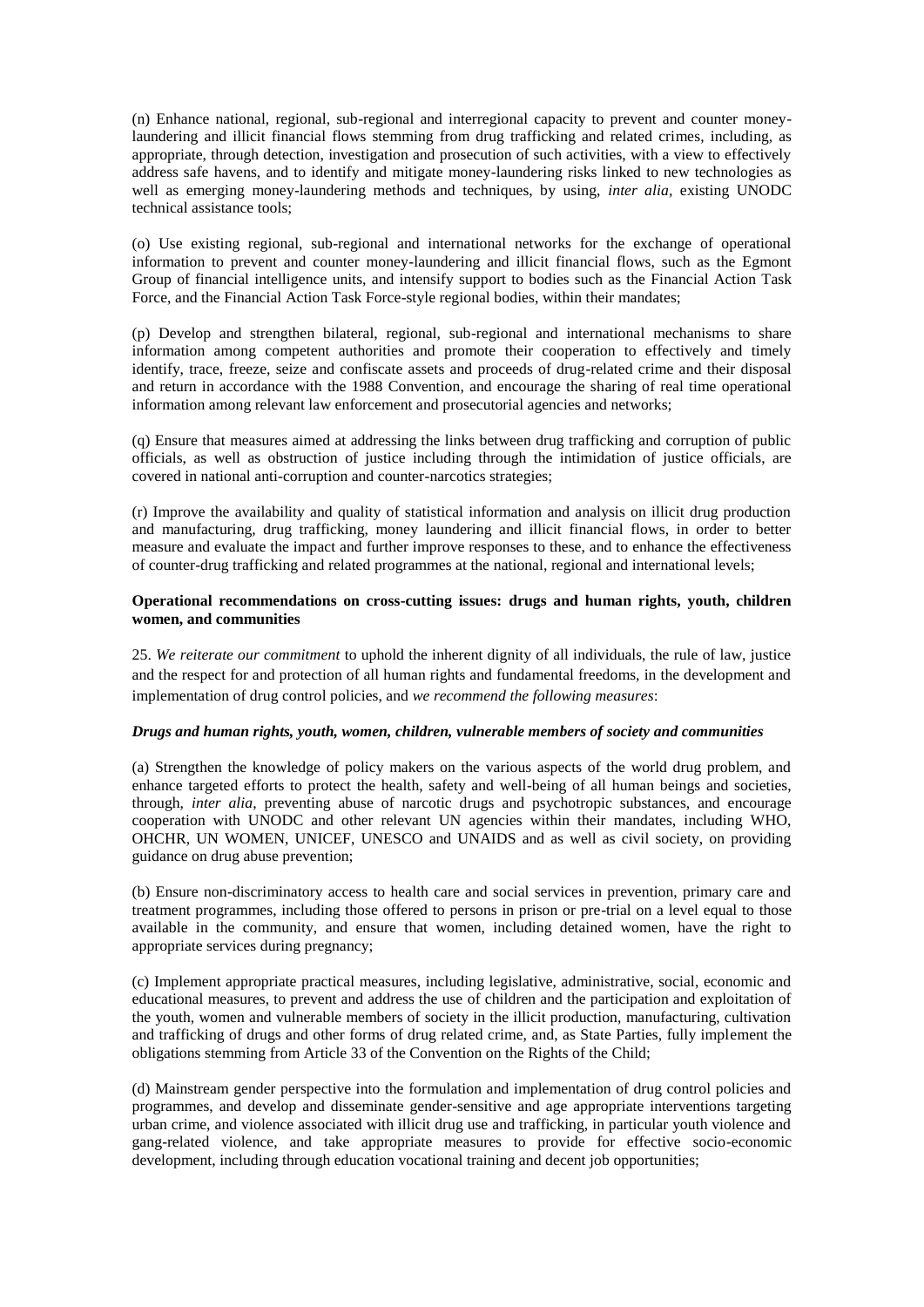(e) Consider providing the Commission on Narcotic Drugs, when informing about national drug control policies, information on human rights aspects, and encourage UNODC to make such information available, including through the World Drug Report;

(f) Ensure that measures to prevent illicit cultivation of and eradication of plants containing narcotic and psychotropic substances shall respect fundamental human rights and shall take due account of traditional licit uses, where there is historic evidence of such use, in full compliance with the international drug control conventions, and take note in this regard of the United Nations Declaration on the Rights of Indigenous Peoples;

### *Proportionate and effective policies and responses as well as legal guarantees and safeguards pertaining to criminal justice proceedings and justice sector*

(g) Consider developing, adopting and implementing alternative or complementary measures to conviction or punishment for appropriate drug-related offences of a minor nature, such as treatment, education, aftercare, rehabilitation or social reintegration of the offender, and ensure that such national administrative and criminal justice measures are developed and implemented in accordance with the purposes and objectives of the international drug control conventions;

(h) Consider providing the Commission on Narcotic Drugs with information on domestic measures applied to implement article 3 of the 1988 Convention, for, *inter alia*, drug-related offences of a minor nature in order to share lessons learned, experiences and best practices gained in that regard;

(i) Promote proportionate sentencing regarding drug-related offences, whereby both mitigating and aggravating factors are taken into account, including the circumstances enumerated in paragraph 4 and 5 of article 3 of the 1988 Convention, taking due account of other provisions of that Convention, and where the severity of penalties is consistent with the gravity of offences, in accordance with relevant and applicable law;

(j) Promote reliable, disaggregated data collection, research and sharing of information as well as best practices to support the design and implementation of more effective and proportionate criminal justice responses to the world drug problem;

(k) Ensure effective oversight and encourage self-assessments of confinement facilities using the UN standards and norms on crime prevention and criminal justice, including the "Nelson Mandela Rules", implement relevant provisions, including measures to reduce and avoid prisons overcrowding and ensure access to treatment for those incarcerated, and ensure capacity building to relevant national authorities;

(l) Ensure legal guarantees and safeguards pertaining to criminal justice proceedings when addressing drug related offences, including practical measures towards the prohibition of arbitrary arrest and detention, and of torture and other cruel, inhuman or degrading treatment or punishment; and ensure the protection of the right to fair trial, in accordance with relevant and applicable international law and taking into account international standards and norms on crime prevention and criminal justice, including by implementing effective investigations to bring alleged perpetrators to justice and ensure adequate access to legal aid;

## **Operational recommendations on cross-cutting issues: new challenges, threats, trends, priorities, perspectives and realities in preventing and addressing the world drug problem in compliance with relevant international law, including the international drug control conventions;**

26. *We reiterate our commitment* to address new challenges, trends, priorities, perspectives, realities and threats posed to the health and security of human beings and societies, recognizing that national and regional situations are of an evolving nature and can have transnational implications and consequences, and to strengthen our international, sub-regional and regional cooperation efforts, and *we recommend the following measures:* 

*Addressing new psychoactive substances, ATS, including methamphetamine, and diversion of precursors and pre-precursors and the non-medical use and misuse of pharmaceuticals containing narcotic drugs and psychotropic substances*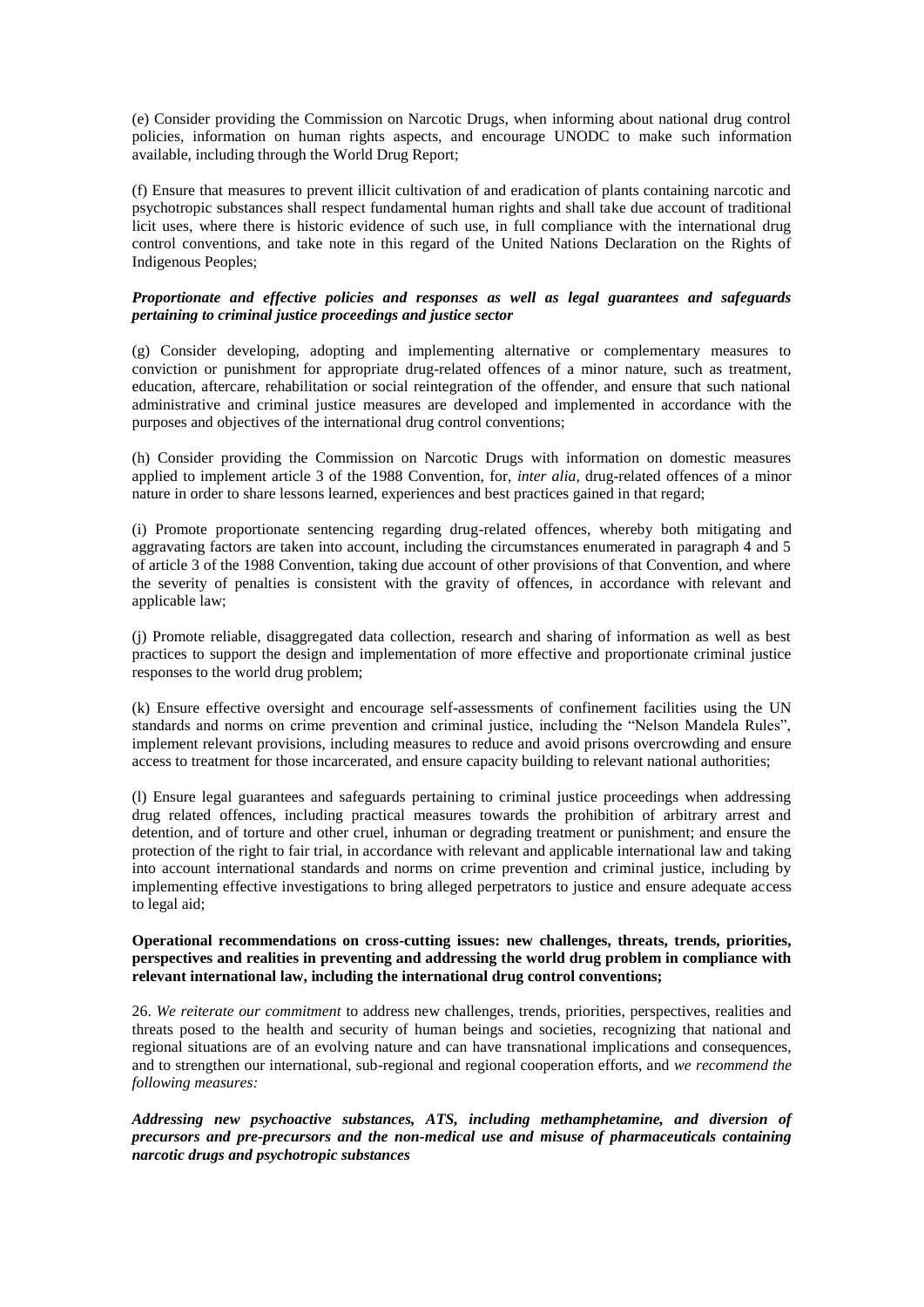(a) Encourage the development and implementation of comprehensive prevention programmes, including, as appropriate, awareness raising campaigns about the possible adverse risks and effects on health and safety caused by NPS, ATS including methamphetamine, and non-medical use and misuse of pharmaceuticals containing narcotic drugs and psychotropic substances, and take necessary measures to develop treatment models and policies, as well as actively sharing information and expertise on national health-related experiences, including for use at emergency stations in hospitals;

(b) Enhance the capacity of law enforcement agencies for detection and identification of NPS, ATS including methamphetamine, and promote cross-border cooperation to prevent their misuse and diversion, including through the use of existing INCB and UNODC tools and projects;

(c) Establish and strengthen partnerships and information exchange with industries, in particular with chemical and pharmaceutical industry and other relevant private sector entities, and encourage the use of INCB *Guidelines for a Voluntary Code of Practice for the Chemical Industry,* and INCB model Memorandum of Understanding between governments and private sector partners, as and where appropriate, bearing in mind the useful role these industries can play in addressing the world drug problem;

### *New psycho-active substances*

(d) Develop and strengthen national legislative, regulatory and administrative responses to the public health and safety threats resulting from the challenge of NPS, including by continuing to identify and monitor trends in their composition, production, prevalence and distribution, as well as patterns of use and adverse consequences, and assess the risks to public health and safety and the potential uses of NPS for medical and scientific purposes;

(e) Commit to implement time-effective control or regulatory measures within national legislative and administrative systems to tackle and manage the challenge of NPS, and consider the use of interim steps while substances are under review to take temporary measures or make public health announcements as well as share information and expertise on these measures;

(f) Share relevant information with, as appropriate, and strengthen the capacity of WHO, UNODC, INCB and other relevant international and regional organizations, to prioritize the review of the most prevalent, persistent and harmful NPS and to facilitate informed scheduling decisions by the CND;

(g) Actively promote support for early warning networks and surveillance lists, increased voluntary controls and the sharing of information through the INCB, UNODC and WHO, and enhance bilateral, sub-regional, regional and international cooperation in the identification and reporting of NPS and incidents involving such substances and, to this end, strengthen the use of national, regional and international established reporting and information exchange systems, such as the UNODC *Early Warning Advisory* and *Global SMART Programme* and *INCB project ION*;

(h) Enhance the capacity of national laboratories and promote national and regional cooperation among them, as appropriate, for detection and identification of NPS, including through the use of existing UNODC reference standards and assistance activities;

## *ATS, including methamphetamine*

(i) Support existing research, collection and scientific analysis of data on ATS through UNODC's *Global Smart Programme* and relevant INCB tools, strengthen international and regional cooperation in tackling ATS, including methamphetamine;

(j) Promote the use of existing mechanisms and joint operations and continue the development and sharing of good practices among practitioners aimed at reducing supply and demand of ATS, including best practices to prevent and minimize the harm caused by ATS;

## *Precursors and pre-precursors*

(k) Strengthen national, regional and international monitoring of chemicals used in the illicit manufacture of drugs and NPS, towards more effectively preventing the diversion of those chemicals into the illicit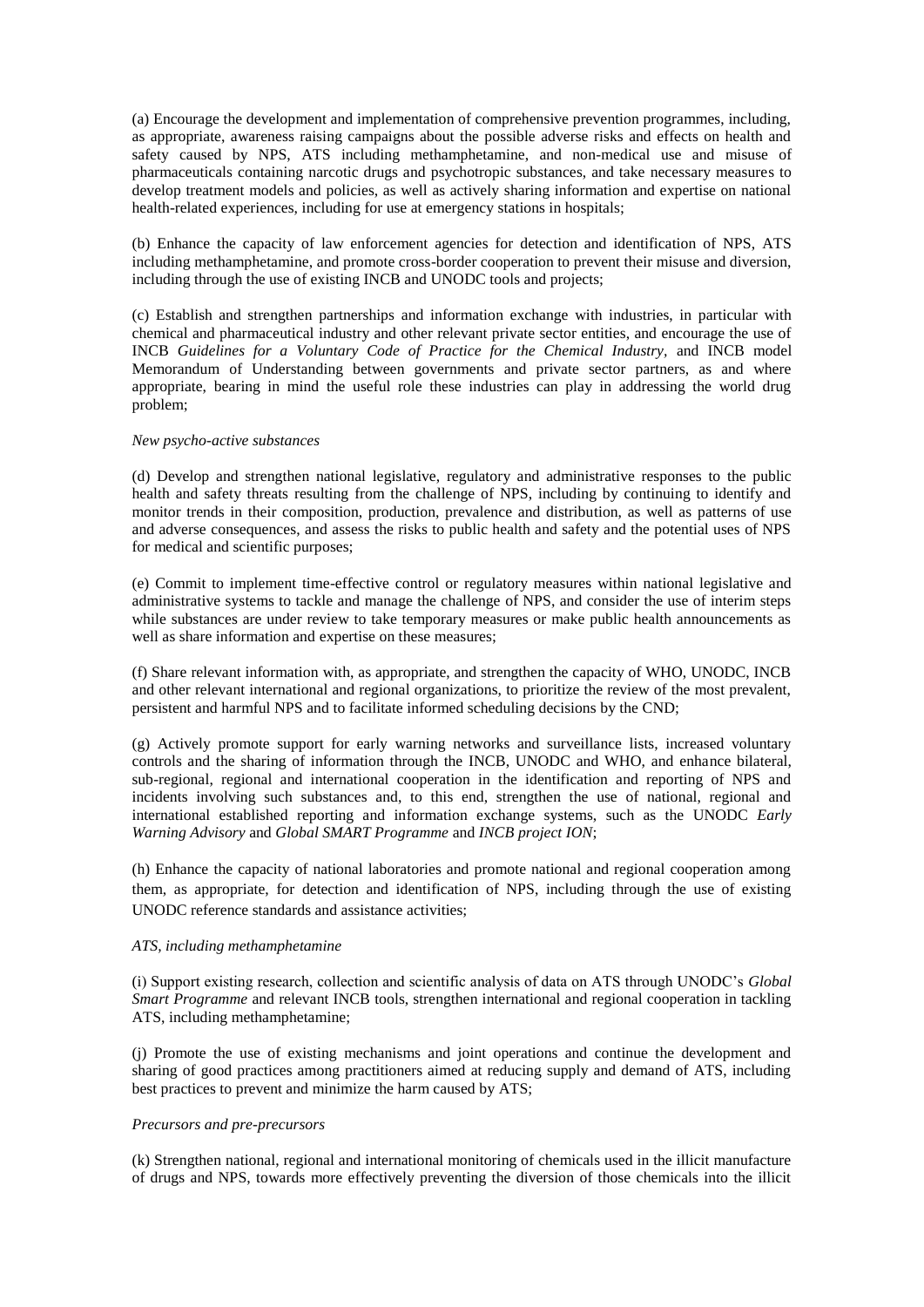traffic, while ensuring that the legitimate trade in and use of those chemicals are not adversely affected including by using national and international reporting systems and INCB tools such as project *Prism,*  platform *PICS, PEN Online* and *I2ES*;

(l) Take control measures to address the diversion of traditional precursors, pre-precursors and substitute or alternative precursors, and enhance voluntary efforts, including voluntary codes of conduct in cooperation with the concerned industries at national, regional and international levels;

### *Non-medical use and misuse of pharmaceuticals*

(m) Enhance the sharing of information on the misuse of pharmaceuticals containing narcotic drugs and psychotropic substances, and the quality and consistency of reported data, including through UNODC's *Annual Report Questionnaire;* 

(n) Develop and implement counter-measures and supportive public health strategies to effectively address and counter the non-medical use and misuse of pharmaceuticals which contain narcotic drugs and psychotropic substances, while ensuring their availability for legitimate purposes, and promote national sub-regional, regional and international cooperation to prevent their abuse, diversion and trafficking, including through the use of existing WHO, UNODC and INCB projects and tools;

#### *Use of the internet in relation to drug-related activities*

(o) Support research, data collection and analysis of evidence and sharing of information, and strengthen law enforcement, criminal justice and legal responses as well as international cooperation, consistent with relevant and applicable law, to prevent and counter drug-related criminal activities using the Internet;

(p) Increase provision of technical assistance and capacity building at all levels to Member States, upon request, to prevent and counter the use of technologies, including the Internet, by drug trafficking networks and transnational criminal organizations, to facilitate drug-related activities;

(q) Enhance capacity of national authorities, in particular law enforcement authorities for the preservation and analysis of electronic evidence related to illicit activities, including drug trafficking and money laundering, and for the monitoring of sales of illicit drugs using the internet;

(r) Encourage the use of the INCB *Guidelines for Governments on Preventing the Illegal Sale of Internationally Controlled Substances through the Internet*, as appropriate;

(s) Develop, implement and promote, in accordance with national legislation, prevention strategies, programmes and measures, including via social media and other social networks, aimed at protecting children and young people from the potential risk associated with the illicit sale and purchase via the internet of internationally or nationally controlled substances and of new psychoactive substances;

## *Addressing other new challenges, threats, trends, priorities, perspectives and realities*

(t) Consider the use of data collection, analysis, monitoring and evaluation mechanisms to support the development and improvement, as appropriate, of scientific evidence-based drug control policies and programmes as well as to achieve a better understanding of domestic situations and their transnational implications, in full conformity with the international drug control conventions, and encourage sharing of best practices and lessons learnt, including through the Commission on Narcotic Drugs;

(u) Encourage the CND and the UN Statistical Commission, with the support of UNODC, to continue their complementary and joint efforts in the field of statistics and, in that context, to continue to identify quantifiable indicators, where appropriate, in line with the integrated and balanced approach to effectively address and counter the world drug problem, taking into account its various aspects, including the causes and consequences of the violence associated with it;

(v) Encourage the Commission on Narcotic Drugs to consider, as appropriate, initiating the development of new guidelines on the various aspects of the world drug problem, and updating existing ones with a view to enhancing international cooperation and the capacity of relevant national authorities;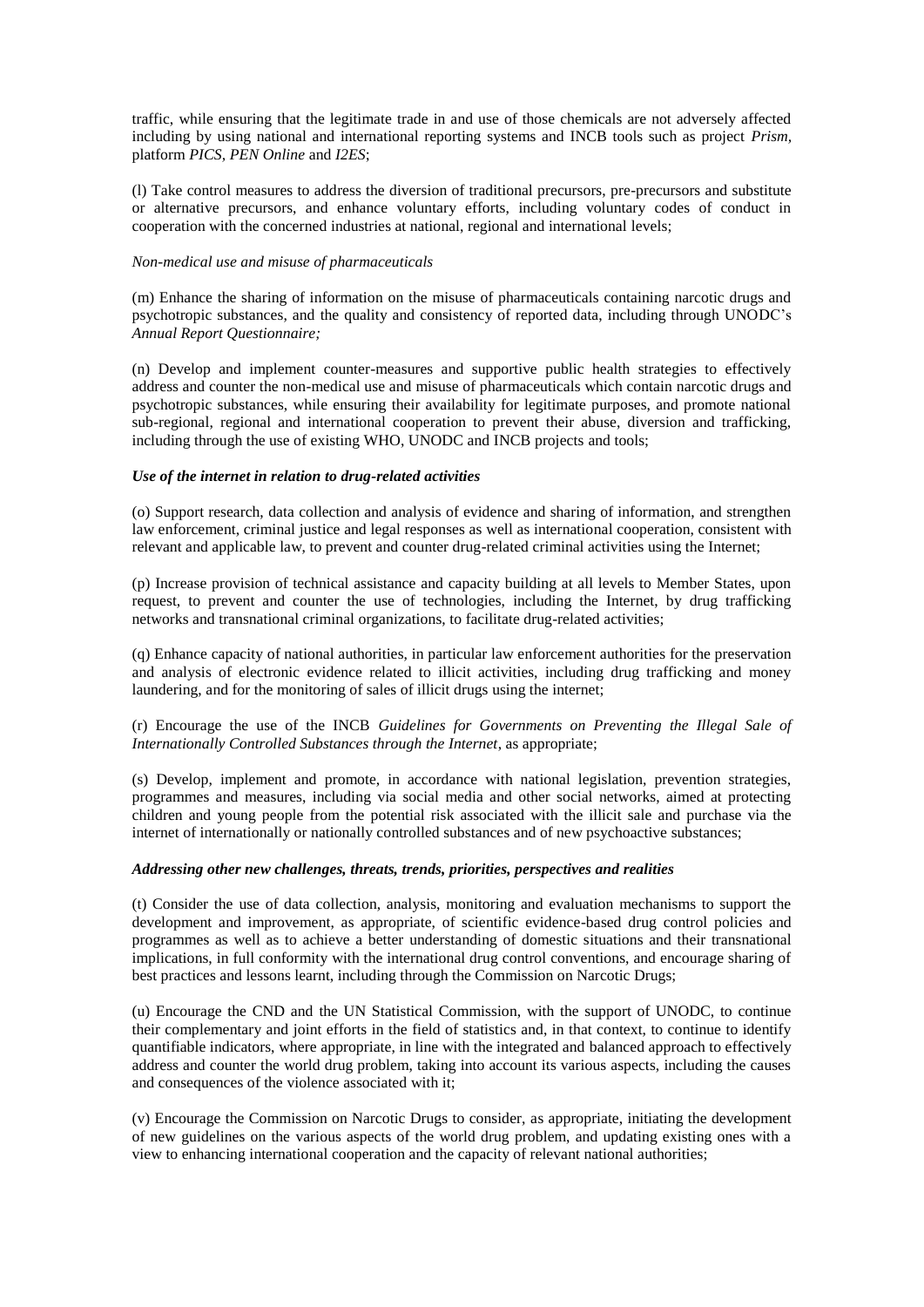(w) Call upon UNODC, INCB, WHO and other United Nations entities with pertinent technical and operational expertise, within their mandates, to continue to provide, upon request, advice and assistance to States that are reviewing and updating their drug policies, taking into account their national priorities and needs through, among others, the promotion of exchange of information and best practices on scientific evidence-based policies adopted by States;

## **Operational recommendations on strengthening international cooperation based on the principle of common and shared responsibility**

27*.* We *reiterate our commitment* to support each other in our efforts, based on common and shared responsibility, to effectively address and counter the world drug problem, and to enhance international cooperation and to that end, *we recommend the following measures:* 

(a) Strengthen specialized, targeted, effective and sustainable technical assistance, including adequate financial assistance, training, equipment and technological know-how, including through UNODC, WHO and other United Nations entities and intergovernmental organizations having relevant technical expertise to provide targeted capacity building and training to requesting countries and jurisdictions including transit countries, related to the various aspects of the world drug problem;

(b) Enhance north-south, south-south and triangular cooperation among concerned Member States in effectively addressing and countering the world drug problem;

(c) Strengthen regular exchange of information, good practices and lessons learnt at all levels among and in-between national practitioners to effectively implement an integrated and balanced approach, and call upon the Commission on Narcotic Drugs to have its subsidiary bodies facilitating meaningful discussion at the regional level among these practitioners towards the adoption of practical and operational recommendations on all aspects of the world drug problem;

(d) Encourage the CND to contribute to the global follow-up and review of the SDGs related to the world drug problem, and make that information available to the High Level Political Forum through the appropriate institutional framework;

(e) Encourage all relevant United Nations entities and specialized agencies and the Bretton Woods institutions to further strengthen their cooperation and coordination, and to increase, within their respective mandates, their involvement in the work of the Commission on Narcotic Drugs with a view to enhancing system-wide coherence towards supporting Member States in effectively addressing the world drug problem through an integrated and balanced approach;

## **Operational recommendations on alternative development; regional, interregional and international cooperation on development-oriented balanced drug control policy; addressing socioeconomic issues**

28. We *reiterate our commitment* to address drug-related socio-economic issues, in particular the illicit cultivation of narcotic plants and illicit manufacture and production of drugs, including through the implementation of long-term, comprehensive and sustainable development-oriented and balanced drug control policies and programmes, such as alternative development and, as appropriate, preventive alternative development programmes, and *we recommend the following measures*:

### *Socio-economic issues and alternative development*

(a) Target illicit cultivation of crops used for the illicit production and manufacture of drugs, and address related factors, by implementing comprehensive strategies aimed at alleviating poverty, strengthening the rule of law and institutional frameworks as appropriate, and by promoting sustainable development aimed at enhancing the welfare of the affected population through licit alternatives;

(b) Encourage the promotion of inclusive economic growth and support initiatives that contribute to the sustainability of social and economic development, poverty eradication, and develop measures for rural development, improving infrastructure, addressing negative consequences of illicit crop cultivation, manufacture and production on the environment, incorporation and participation of local communities, and consider taking voluntary and pragmatic measures to promote alternative development products,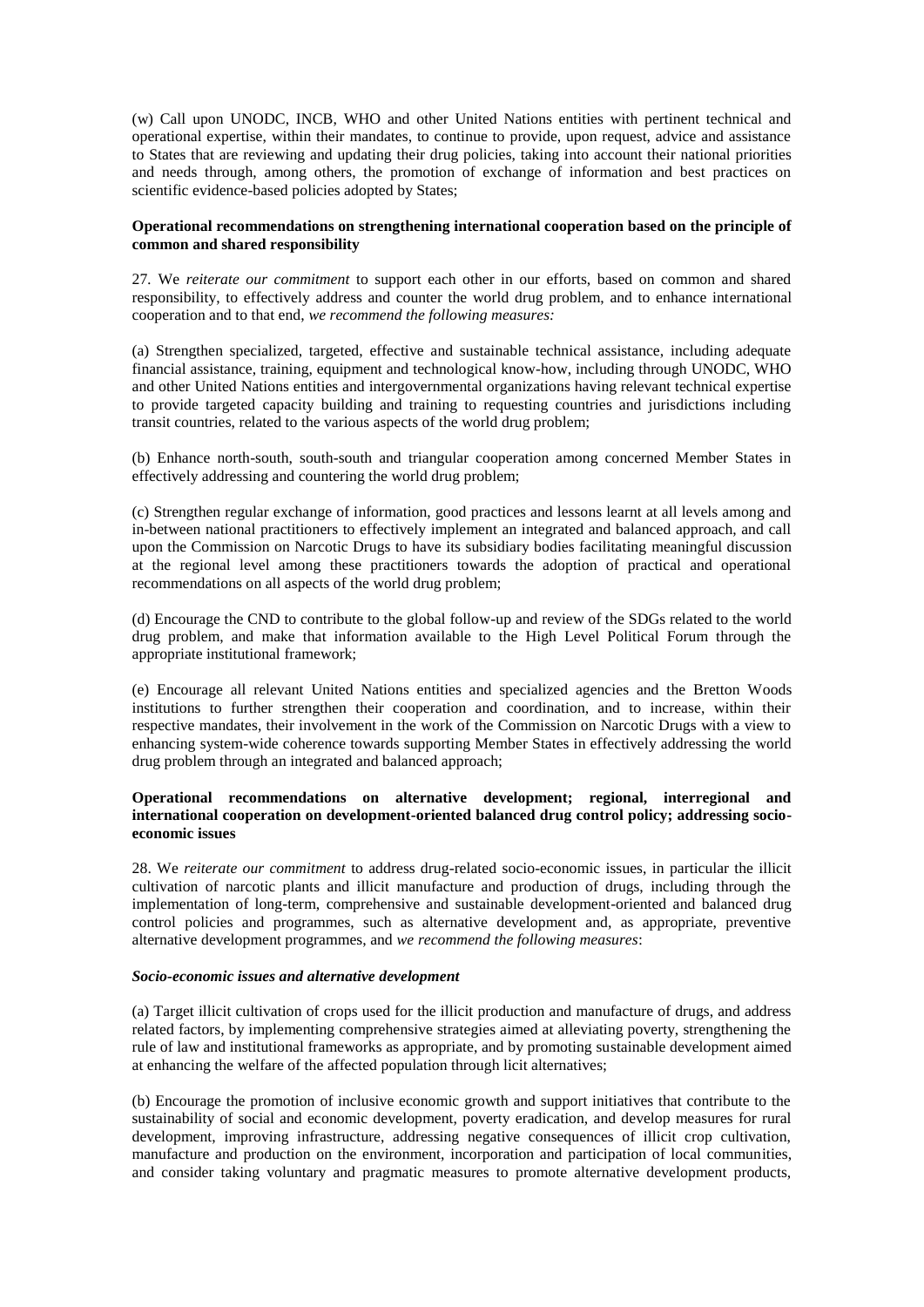including preventive alternative development, to gain access to markets, consistent with national and international obligations and taking into account applicable multilateral trade rules, in so far as these contribute to the reduction of drug abuse and illicit drug cultivation, production and trafficking;

(c) Elaborate and implement comprehensive and sustainable alternative development programmes to prevent and significantly, durably and measurably reduce illicit crop cultivation and other illicit drug related activities, based on empowerment, ownership and responsibility of affected local communities, including farmers and their agriculture cooperatives, in cooperation with the UNODC, FAO, ILO, UNDP and other relevant international organizations, and consider their integration into national and regional development policies and action plans, in order to contribute to the building of peaceful inclusive and just societies, in accordance with the SDGs and in compliance with national laws;

(d) Strengthen regional and international cooperation to support sustainable alternative development programs including preventive alternative development, in close collaboration with all relevant stakeholders at local, national and international levels, and to develop and share best practices towards implementing the United Nations Guiding Principles on Alternative Development, taking into account all the lessons learned and good practices by countries with extensive expertise in alternative development, including those presented during the Second International Conference on Alternative Development, in so far as these impact demand and supply reduction of illicit drugs;

(e) Strengthen research by States with relevant expertise, United Nations and international and regional organizations and civil society, to better understand factors contributing to illicit crop cultivation, taking into account local and regional specificities, and to improve impact assessment of alternative development programmes, including preventive alternative development, so that they are also measured, as appropriate, by using human development indicators, criteria related to environmental sustainability and other measurements in line with the SDGs;

# *Technical and financial cooperation for comprehensive and balanced development-oriented drug policies and viable economic alternatives*

(f) Urge relevant international financial institutions, UN organizations, non-governmental organizations and the private sector, as appropriate, to increase their support for the deployment of comprehensive and balanced development-oriented drug control programmes and viable economic alternatives, in particular alternative development support, for areas and populations affected by the illicit cultivation of drug crops through long-term and flexible funding, and encourage affected States, to the extent possible, to remain strongly committed to financing such programmes, including, as appropriate, preventive alternative development programmes;

(g) Encourage the development of viable economic alternatives to illicit cultivation of crops and to the involvement in other illicit drugs-related activities, and consider development-oriented financial or legal incentives, such as access and legal titles to land, as appropriate to prevent, reduce or eliminate illicit drug-related activities;

(h) Consider the development of sustainable urban development initiatives for those affected by illicit drug related activities, to foster community cohesion, protection and safety, and to stimulate innovation and employment;

(i) Promote partnerships with the private sector and civil society to create more conducive conditions for productive investments, targeted at job creation, in areas and among communities particularly affected by illicit drug production, manufacturing, trafficking and consumption, and share innovative approaches, expertise and skills in this regard.

29. We express appreciation for the contributions received from a wide range of stakeholders in support of the preparations for the Special Session;

30. We reaffirm our determination to promote a society free of drug abuse in order to ensure that all people can live in health, dignity and peace, with security and prosperity, and to that end,

31. We resolve to take all necessary steps to implement the above-listed operational recommendations, in close partnership with the United Nations and other intergovernmental organizations and civil society and